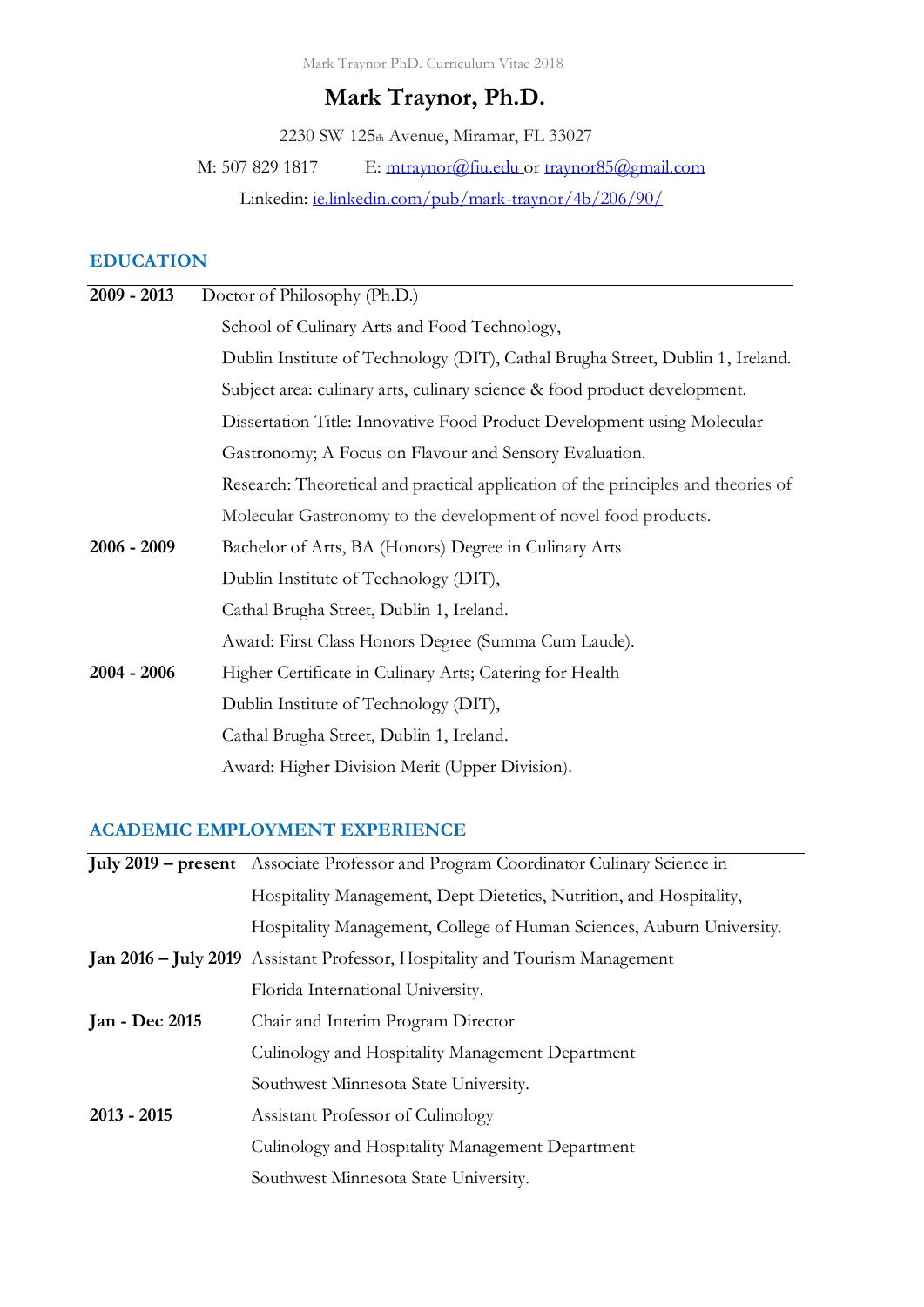Mark Traynor PhD. Curriculum Vitae 2018

| $2009 - 2013$  | Culinary Arts Student Tutor for Disability Services |
|----------------|-----------------------------------------------------|
|                | Dublin Institute of Technology, Dublin, Ireland.    |
| $2009 - 2013$  | Teaching assistant for culinary science classes     |
|                | Dublin Institute of Technology, Dublin, Ireland.    |
| Jan-May $2012$ | Lecturer in Fundamental Molecular Gastronomy        |
|                | Dublin Institute of Technology, Dublin, Ireland.    |

# **Teaching Experience:**

| Florida International University | <b>Students</b>                                   | Credit |   |
|----------------------------------|---------------------------------------------------|--------|---|
| <b>Fall 2018</b>                 | HMG 6478 Restaurant Development (Graduate)        | 31     | 3 |
| <b>Fall 2018</b>                 | HFT 3263 Restaurant Management                    | 48     | 3 |
| <b>Fall 2018</b>                 | HFT 3263 Foodservice Trends and Challenges        | 19     | 3 |
| Summer 2018                      | HFT 3263 Restaurant Management                    | 40     | 3 |
|                                  |                                                   |        |   |
| Spring 2018                      | HMG 6478 Restaurant Development (Graduate)        | 35     | 3 |
| Spring 2018                      | HFT 3263 Restaurant Management                    | 55     | 3 |
| Spring 2018                      | HFT 3263 Foodservice Trends and Challenges        | 17     | 3 |
|                                  |                                                   |        |   |
| Fall 2017                        | HFT 3263 Restaurant Management                    | 52     | 3 |
| Fall 2017                        | HFT 3263 Foodservice Trends and Challenges        | 26     | 3 |
|                                  |                                                   |        |   |
| Summer 2017                      | FSS 3233C Institutional Food Service Production   | 19     | 3 |
| Summer 2017                      | HFT 3263 Restaurant Management                    | 39     | 3 |
|                                  |                                                   |        |   |
| Spring 2017                      | HFT 3233C Institutional Food Service Production   | 21     | 3 |
| Spring 2017                      | FSS 3263 Restaurant Management                    | 39     | 3 |
| Spring 2017                      | HFT 4833 Culinary Innovation and Entrepreneurship | 9      | 3 |
|                                  |                                                   |        |   |
| <b>Fall 2016</b>                 | HFT 3233C Institutional Food Service Production   | 31     | 3 |
| Fall 2016                        | FSS 4234C Advanced Food Production Management     | 12     | 3 |
| Fall 2016                        | HFT 4833 Culinary Innovation and Entrepreneurship | 22     | 3 |
|                                  |                                                   |        |   |
| Summer 2016                      | FSS 4234C Advanced Food Production Management     | 11     | 3 |
|                                  |                                                   |        |   |
| Spring 2016                      | FSS 4234C Advanced Food Production Management     | 19     | 3 |
| Spring 2016                      | FSS 4234C Advanced Food Production Management     | 17     | 3 |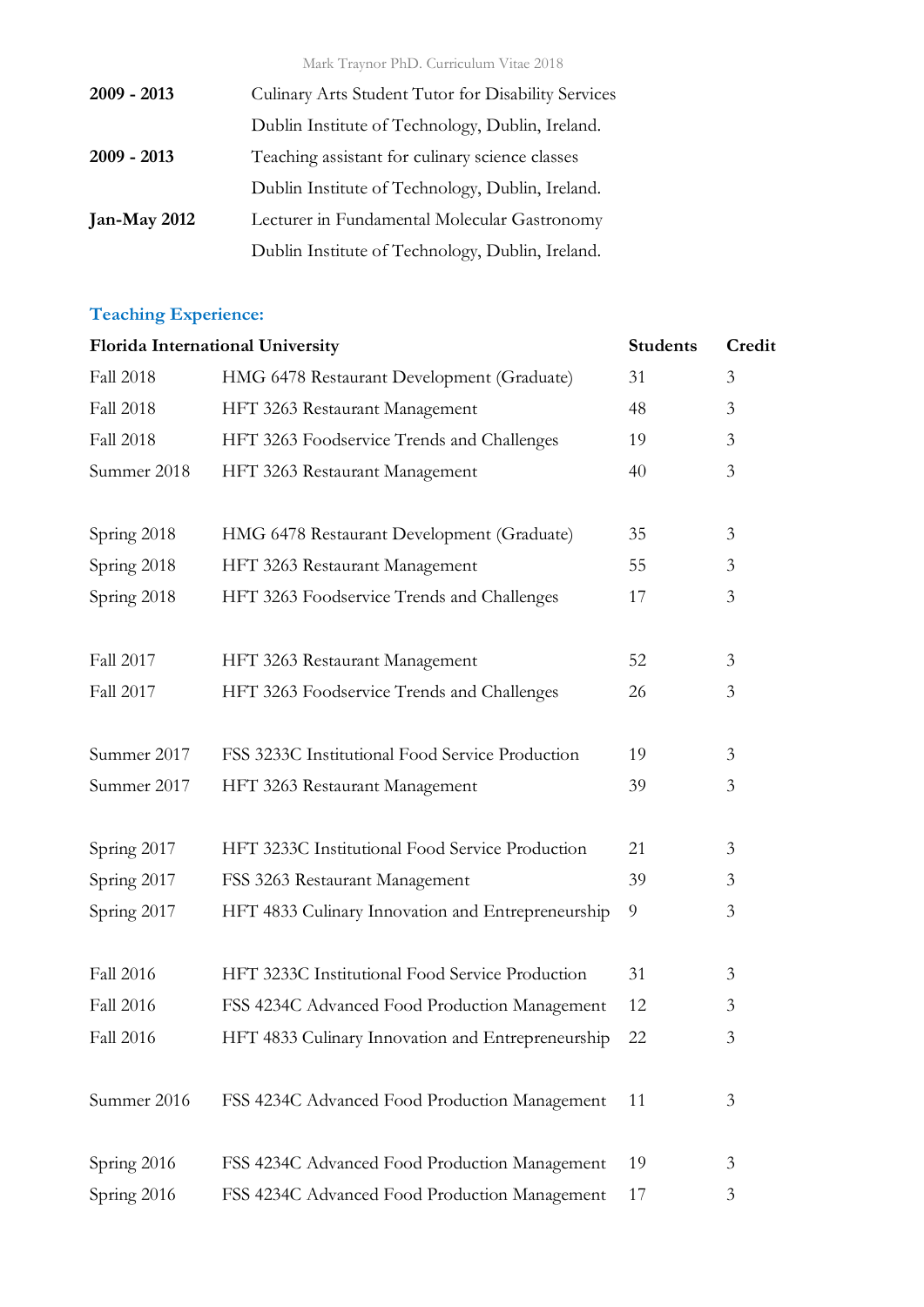# Spring 2016 HFT 4833 Culinary Innovation and Entrepreneurship 17 3

| Southwest Minnesota State University |                                          | Credits        |
|--------------------------------------|------------------------------------------|----------------|
| Fall 2015                            | CULG 100 Introduction to Culinology      | $\mathbf{1}$   |
| <b>Fall 2015</b>                     | CULG 200 Culinary Essentials             | $\overline{4}$ |
| Fall 2015                            | CULG 200 Culinary Essentials             | 4              |
| <b>Fall 2015</b>                     | CULG 310 Introduction to Food Science    | 3              |
| Fall 2015                            | CULG 294 Independent Study               | 3              |
| Summer 2015                          | CULG 498 Internship 1                    | $1 - 9$        |
| Summer 2015                          | CULG 499 Internship 2                    | $1 - 9$        |
| Summer 2015                          | HOSP 498 Internship 1                    | $1 - 9$        |
| Summer 2015                          | HOSP 498 Internship 2                    | $1 - 9$        |
| Summer 2015                          | HOSP 498 Internship 3                    | $1 - 9$        |
| Spring 2015                          | CULG 200 Culinary Essentials             | $\overline{4}$ |
| Spring 2015                          | CULG 200 Culinary Essentials             | $\overline{4}$ |
| Spring 2015                          | CULG 294 Independent Study               | 3              |
| Fall 2014                            | CULG 210 Culinary Essentials             | $\overline{4}$ |
| <b>Fall 2014</b>                     | CULG 210 Culinary Essentials             | $\overline{4}$ |
| Fall 2014                            | CULG 400 Culinary Trends and Innovations | $\overline{2}$ |
| Spring 2014                          | CULG 200 Culinary Essentials             | $\overline{4}$ |
| Spring 2014                          | CULG 200 Culinary Essentials             | $\overline{4}$ |
| Spring 2014                          | CULG 360 Food Sensory Evaluation         | 3              |
| Spring 2014                          | HOSP 301L Restaurant Food Operations Lab | 3              |
| Fall 2013                            | CULG 210 Advanced Culinary Arts          | 4              |
| Fall 2013                            | CULG 210 Advanced Culinary Arts          | 4              |
| Fall 2013                            | CULG 390 Food Product Development 1      | 3              |
| Fall 2013                            | CULG 410 Food Chemistry and Analysis     | 3              |

# **Dublin Institute of Technology**

| Spring 2012 | Fundamental Molecular Gastronomy |  |
|-------------|----------------------------------|--|
|-------------|----------------------------------|--|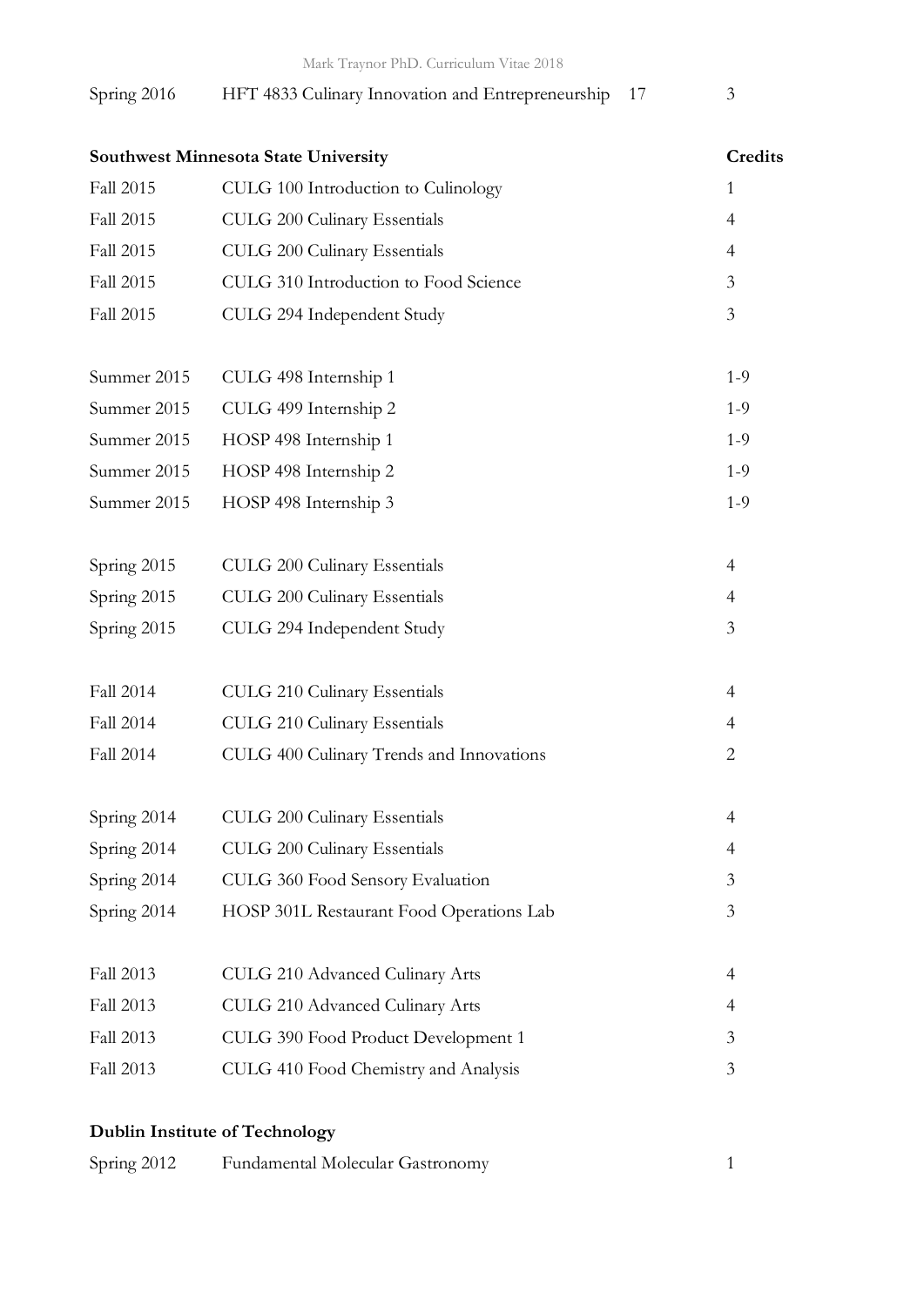# **Course Development**

# **Course Description**

HFT 3263 Restaurant Management (FIU) Hybrid version (Fall 2018) CULG 400 Culinary Trends and Innovations (SMSU) New course offering (Fall 2014)

# **Additional Educational Training and Professional Development:**

## **Florida International University**

| 2018 | Hybrid Course Teaching Pilot Program.                                        |
|------|------------------------------------------------------------------------------|
| 2018 | PhD and Early Career Research Symposium – Hospitality and Tourism, EuroChrie |
|      | Conference.                                                                  |
| 2018 | Center of Advancement in Teaching Workshop: Improvement in Teaching          |
|      | Practices.                                                                   |
| 2018 | Canvas Course Design Training.                                               |
| 2018 | Canvas Custom Workshop.                                                      |
| 2018 | Canvas Assignments and Quizzes Training.                                     |
| 2017 | Voice Thread Demo and Open Lab Training.                                     |
| 2016 | American Council on Education – Effective Teaching Practices Pilot Program.  |
| 2016 | Global Learning Course Instruction Workshop.                                 |

# **Southwest Minnesota State University**

**2014** Certified ServSafe Instructor and Registered ServSafe Examination Proctor National Restaurant Association. Awarding body: National Restaurant Association, USA

# **Dublin Institute of Technology**

**2013** Module 'Public Health Nutrition', Agri-Food Graduate Development Program. Awarding body: University College of Dublin, Ireland.

# **INDUSTRY EXPERIENCE**

|                           | May-Sept 2014 General Manager            |
|---------------------------|------------------------------------------|
|                           | Bracco World Café and Island Bar         |
|                           | Iowa, USA.                               |
| 2005 to 2009              | Chef de Partie                           |
|                           | Mater Private Hospital, Dublin. Ireland. |
| May-Sept 2008 Commis Chef |                                          |
|                           | Restaurant Eve                           |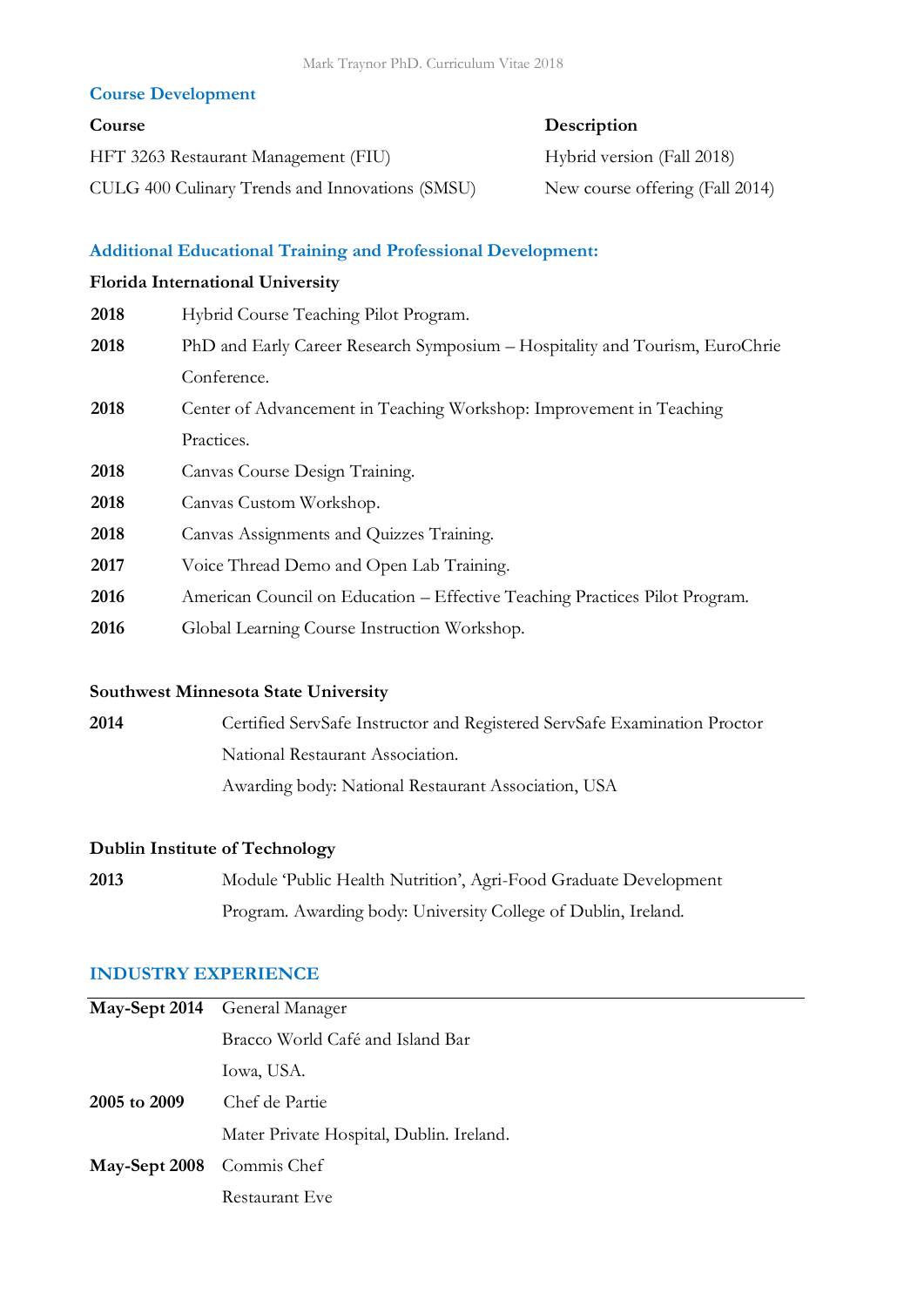|                             | Virginia, USA.                                         |
|-----------------------------|--------------------------------------------------------|
|                             | <b>July-Sept 2007</b> Restaurant server,               |
|                             | Dine with Shamu, SeaWorld, San Diego, California, USA. |
| April-July 2007 Commis Chef |                                                        |
|                             | One Pico                                               |
|                             | Dublin, Ireland.                                       |
| 2001 to 2005                | Commis Chef                                            |
|                             | Arnotts Plc.,                                          |
|                             | Dublin, Ireland.                                       |

#### **SCHOLARLY WORK**

### **Refereed Academic Publications**

- **Traynor, M. P.**, Can, C., & Kitterlin, M. (2019). Contracting school meal in a rural Florida district, International Hospitality Review*.* Link [https://doi.org/10.1108/IHR-](https://doi.org/10.1108/IHR-11-2018-0022)[11-2018-0022](https://doi.org/10.1108/IHR-11-2018-0022)
- Beckman, E., & **Traynor, M. P**. (2019). Utilizing trade market analysis to identify the economic impact of a multiday special event in Miami Beach, Florida. Tourism Economics, 25(2). Link: <https://doi.org/10.1177/1354816618800194>
- **Traynor, M. P.**, & Ahmad, I. (2018). Impact of a Commercially Available Ion-Exchange Resin Treatment on the Taste, pH, Color and Oxidation-Reduction Potential Properties of Red Wine. Journal of Food Science and Technology, 55 (12), 4859 – 4866. Link:<https://doi.org/10.1007/s13197-018-3420-7>
- **Traynor, M. P**., Burke, R., O'Sullivan, M., Hannon, J., & Barry-Ryan, C. (2013). Sensory and chemical interactions of food pairings (basmati rice, bacon and extra virgin olive oil) with banana, Food Research International, 54 (1), 569-577. Link: <https://doi.org/10.1016/j.foodres.2013.07.050>
- **Traynor, M. P**., Burke, R., Friaz, J. M., Gaston, E., & Barry-Ryan, C. (2013). Formation and stability of an oil in water emulsion containing lecithin, xanthan gum and sunflower oil, International Food Research Journal, 20 (5), 2173-2181. Link: <http://arrow.dit.ie/tfschafart/131/>
- **Traynor, M. P.,** Burke, R., Brunton, N., & Barry-Ryan, C. (2012). Response Surface Methodology guided release of two acetate volatiles from an oil in water emulsion, Journal of Culinary Science & Technology, 10 (3), 223–238, 2012. Link:<https://doi.org/10.1080/15428052.2012.706137>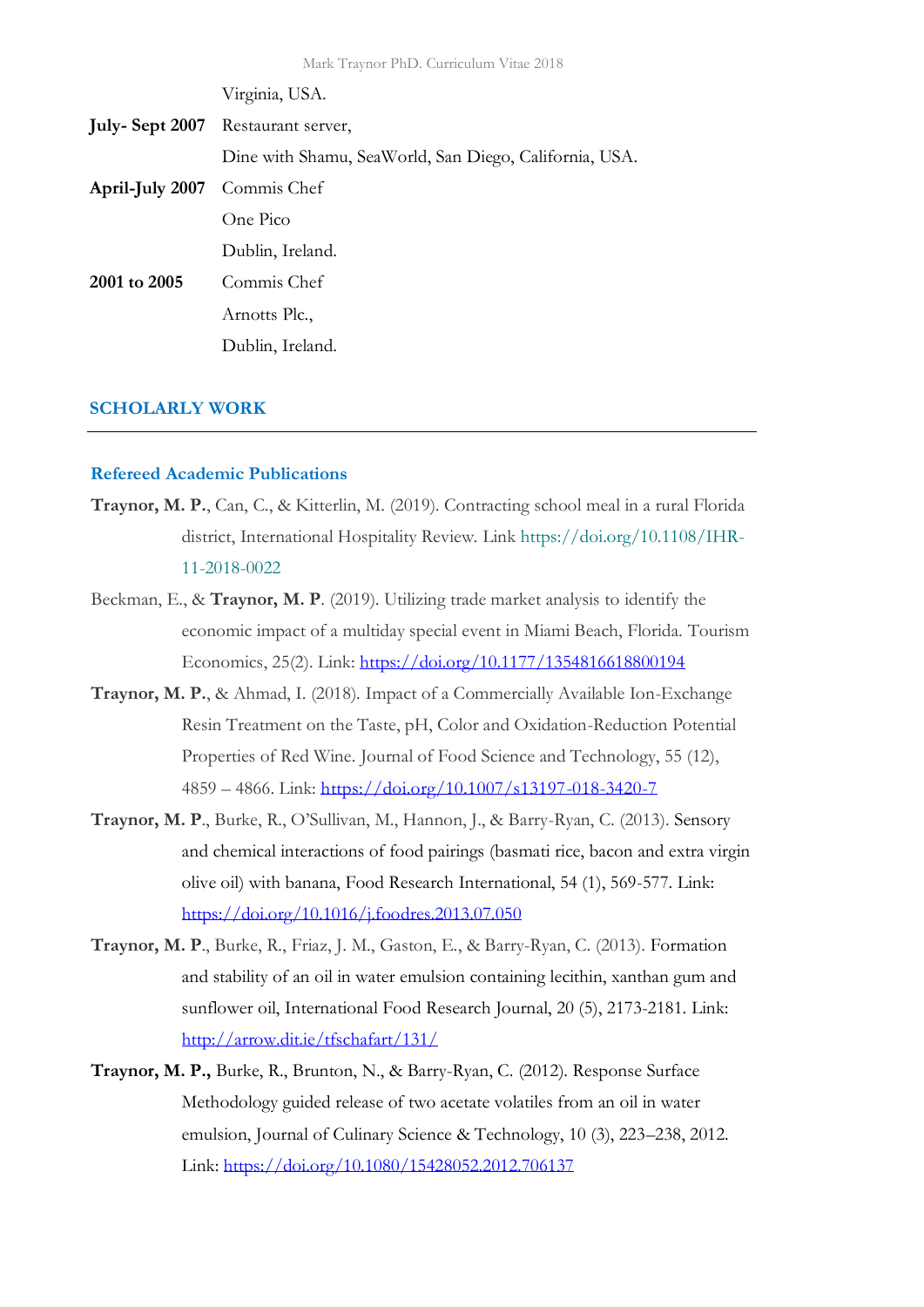Valverde, J., Burke, R., & **Traynor, M. P.** (2011) Molecular Gastronomy in Ireland, Journal of Culinary Science & Technology, 9 (4), 205-211. 2011. Link: <https://doi.org/10.1080/15428052.2011.629154>

## **Work in Progress Refereed Academic Publications**

- **Traynor, M. P.**, Martin, D., Ahmad, I., & Alonso Jr., M. (under-revision). Factors that impact the selection of functional ingredients in food manufacturing: a mixed-methods study. British Food Journal.
- **Traynor, M. P.**, Moreo, A., Cain, L., Burke, R., & Barry-Ryan, C. (under-revision). Exploring Attitudes and Reactions to Unfamiliar Food Pairings; an examination of the underlying motivations and the impact of culinary education, International Journal of Gastronomy and Food Science*.*
- **Traynor, M. P.,** Alonso, M. Jr., & Zhu, J. (under preparation). Applying machine learning towards modeling tourist visitor expenditure, Tourism Management. Expected submission January 2019.
- **Traynor, M. P.**, Moreo. A., & Cain, L. (under preparation). Food Science as a catalyst for a prosperous future: addressing the current and emerging global challenges, demands, and opportunities. Journal of Culinary Science & Technology. Expected submission January 2019.
- **Traynor, M. P.,** Ahmad, I., & Alonso, M. (under preparation). Data mining approach to the understanding of technical requirements and the selection of hydrocolloids for food manufacturing. Food Research International. Expected submission February 2019.
- Ahmad, I., & **Traynor, M. P**. (under preparation). The effect of high-pressure processing (HPP) and sous vide cooking combination on sensorial and textural properties of fresh white shrimp (Litopenaeus setiferus). Food Science and Technology (LWT). Expected submission July 2019.

#### **Book Chapters**

**Traynor, M. P**., & Ahmad, I. (under review). The science of sour dough bread. In: Handbook of Molecular Gastronomy: scientific foundations and culinary applications, CRC Press. Editors: Christophe Lavelle, Róisín Burke, Alan Kelly, & Hervé This.

## **PROFESSIONAL PRESENTATIONS**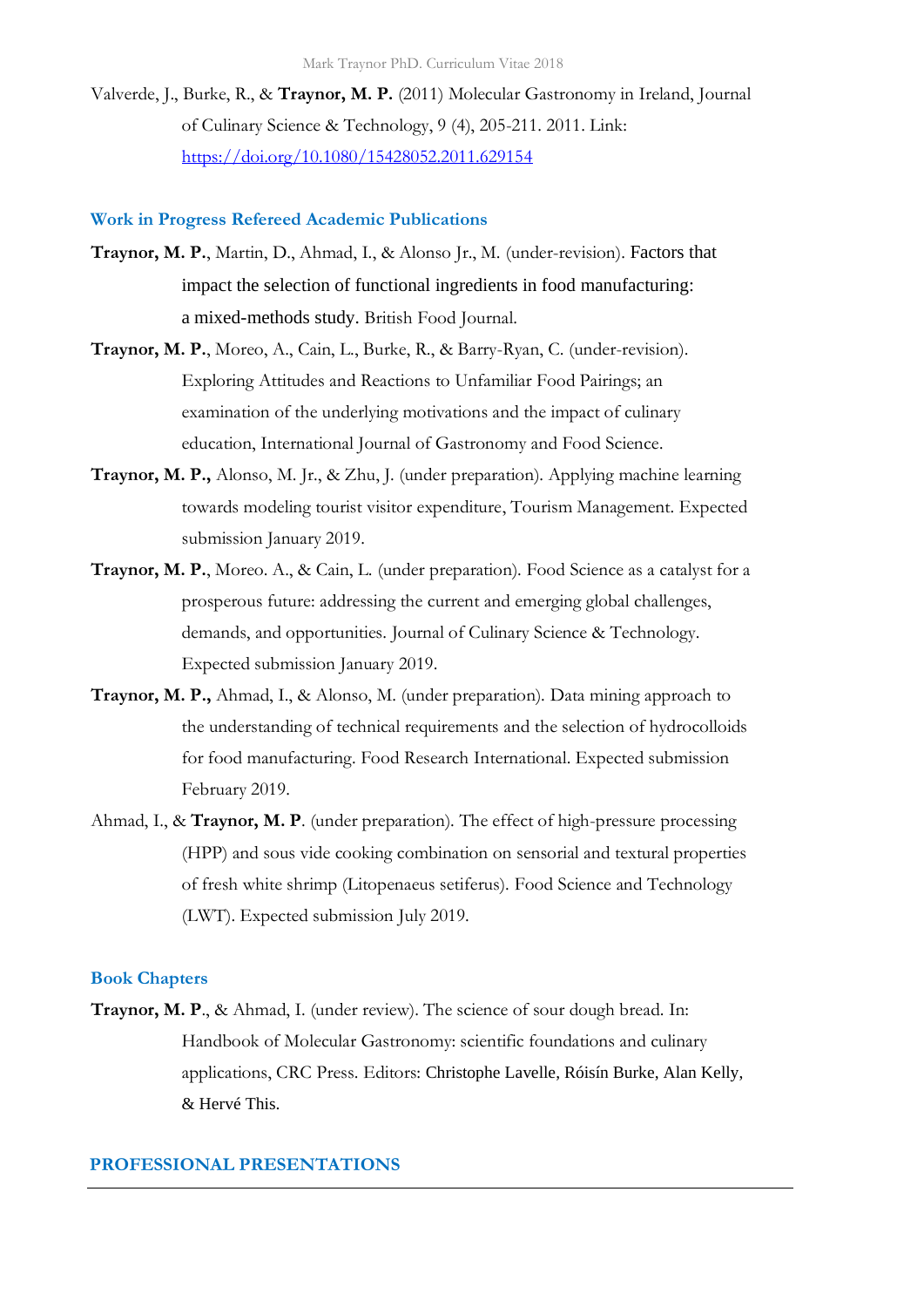#### **Peer Reviewed Conference Proceedings and Presentations**

- Moreo, A., **Traynor, M. P**., & Beldona., S. (2019). Food involvement behavior; a roundtable discussion**.** Presented at 2019 ICHRIE, New Orleans, LA.
- Moreo, A., **Traynor, M. P**., & Beldona., S. (2019). The relationship between food involvement and behavioral characteristics in food enthusiasts; a work-inprogress study using semi-structured interviews with food enthusiasts**.**  Presented at 2019 Southeast, Central, and South America (SECSA) Federation's Conference, ICHRIE, Sarasota, FL.
- **Traynor, M. P.**, & Alonso Jr., M. (2018). Work in progress: applying machine learning towards modelling tourist visitor expenditure. Proceedings from the EuroCHRIE 2018 conference, Dublin, Ireland, 07-09 November, 2018.
- Ahmad, I., & **Traynor, M. P.** (2018). Assessment of a novel inventory rotation policy using an empirical distribution function (edf) for frozen shrimp supply chain. Proceedings from the North American Conference on Industrial Engineering and Operations Management, Washington, DC.
- **Traynor, M. P.,** & Beckman, E. (2018). Exploring the economic impact of a large-scale event (wine and food festival) on an urban tourist destination, Proceedings from the 2018 Southeast, Central, and South America (SECSA) Federation's Conference, ICHRIE, Knoxville, TN.
- **Traynor, M. P.,** Ahmad, I., & Cheng, M. (2017). The influence of an ion-exchange matrix treatment on the perceived taste preference and hedonic responses of three cabernet sauvignon wines, Proceedings from the 2017 Southeast, Central, and South America (SECSA) Federation's Conference, ICHRIE, Miami, FL.
- Burke, R., Danaher, P., & **Traynor, M. P.** (2012). [The development of Molecular](http://arrow.dit.ie/dgs/2012/june512/10)  [Gastronomy as a subject discipline at the Dublin Institute of Technology,](http://arrow.dit.ie/dgs/2012/june512/10) Proceedings from the [Dublin Gastronomy Symposium.](http://arrow.dit.ie/dgs) Link:<http://arrow.dit.ie/dgs/2012/june512/10/>

#### **Professional Presentations**

- **Traynor, M. P.** (2018). Workshop on US trends in food and beverage ingredients and products. For USDA FAS Cochran Training Program, Organized and e-retailing in the US for Panama, Costa Rica and Caribbean.
- **Traynor, M. P.** (2018). Workshop on US trends in food retail. For USDA FAS Cochran Training Program, Trends in US Food and Beverage retail market for Philippines.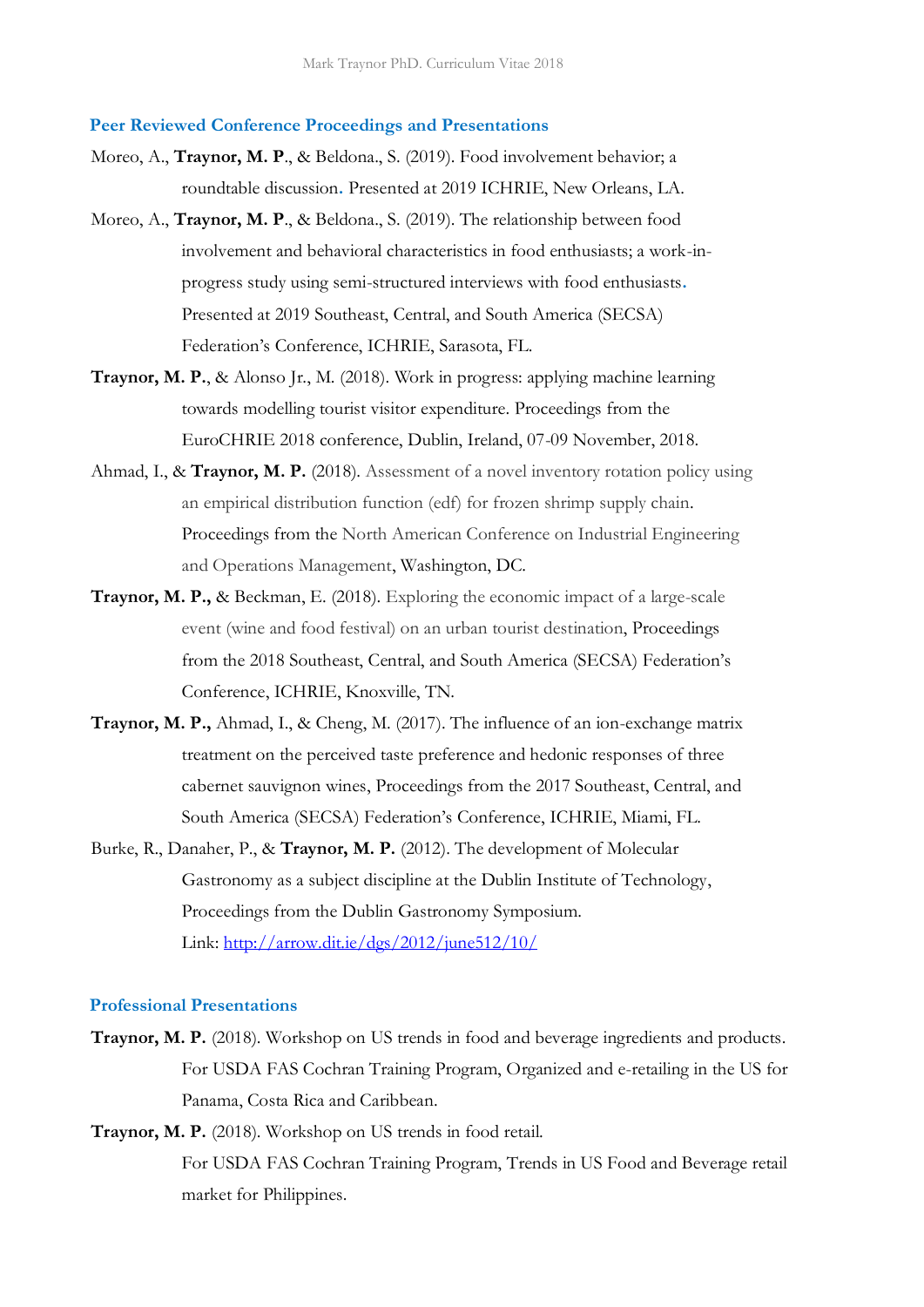Cheng, M., & **Traynor, M. P.** (2013). Closing the gap between the culinary gold standard and the commercialization process; Product development with Culinology 4.0, oral presentation: Minnesota Institute of Food Technologist, November meeting, 2013, Minneapolis, Minnesota.

#### **Poster Presentations**

- Walker, K. Kontio, S., Briggs, B., Abu Samah, S, Rammelsberg, J., **Traynor, M. P.,** & Amin, S. (2015). The use of technical ingredients in matching a Frozen Commercialized Product with a Restaurant Style Gold Standard. Presented at the Annual Research Chefs Conference, New Orleans, Louisiana OR.
- Bonner, N., Iserman, E., **Traynor, M**., Amin, S., & Hobson, A. (2014). Consumer acceptability and preference of a novel pea protein supplement shake in comparison to whey and soy protein supplement shake.
- **Traynor, M. P.,** Burke, R., & Barry-Ryan, C. (2014). Innovative food product development using Molecular Gastronomy; a focus on flavor and sensory evaluation. Poster presentation at the RCA annual conference, Portland, Oregon. Award: 1st prize, Professional category.
- **Traynor, M. P.,** Burke, R., & Barry-Ryan, C. (2013). Development of novel flavored ice creams: The who and why of consumer acceptability, poster presentation at the RCA annual conference, Charlotte, North Carolina. Award: 1st prize, Product Development category.
- **Traynor, M. P.,** Burke, R., Brunton, N., & Barry-Ryan, C. (2012). Effect of salt concentration and pH on the release of two banana volatiles from a model emulsion system, poster presented at the RCA annual conference, San Antonio, Texas. Award: 1st prize, Scientific Research category.
- **Traynor, M. P**., Burke, R., Friaz, J. M., Gaston, E., & Barry-Ryan, C. (2011). Influence of soy lecithin, xanthan gum and sunflower oil concentrations on the formation and stability of an oil-in-water emulsion, poster presented at the RCA annual conference, Atlanta, Georgia. Award: 1st prize, Product Development category.

#### **RESEARCH GRANTS**

#### **Funded Research Grants**

**Sept 2019** USDA-FAS Cochran Fellowship Gastronomy Education and Promoting U.S Cuisine for Ukraine. Role: Principal Investigator.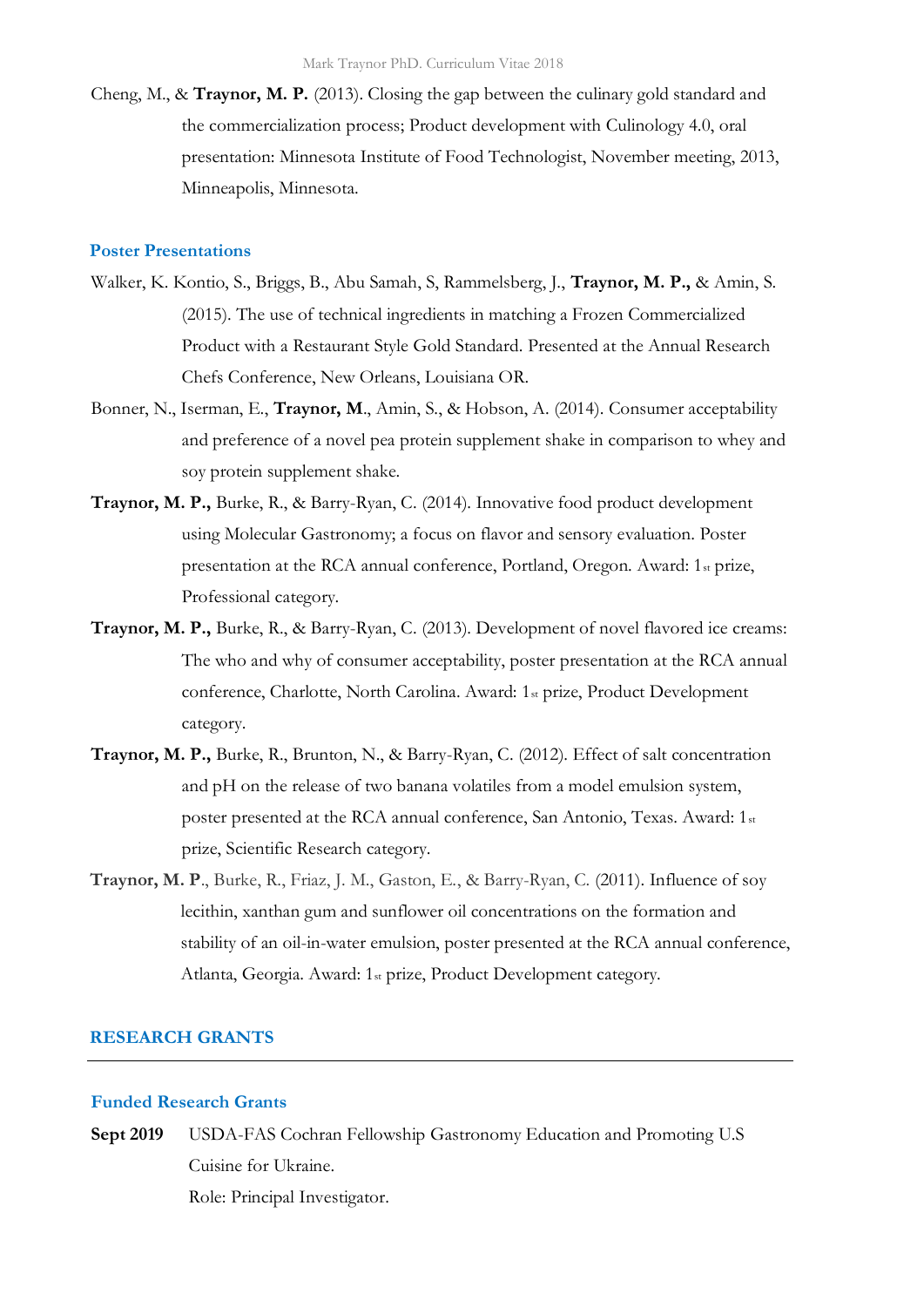Award body: USDA-FAS.

Grant amount: \$65,988.

- **Sep 2018** Investigation into the measuring the gap between restaurant industry trends and issues and academic research using Natural Language Processing. Role: Co-Principal Investigate. Awarding body: Internal funding at FIU: Hospitality and Tourism dept., and School of Computing and Information Sciences. Grant amount: \$17,026.59.
- **July 2018** USDA-FAS Cochran Fellowship for Myanmar School Meals Program. Role: Principal Investigator. Award body: USDA-FAS. Grant amount: \$65,738.30.
- **May 2018** USDA-FAS Cochran Fellowship for Colombia Discover American Cuisine and Media Tour. Role: Principal Investigator.

Award body: USDA-FAS.

Grant amount: \$60,862.32.

- **Jan 2018** USDA-FAS Cochran Fellowship Program for Dominican Republic, Paraguay, and Malaysia – Supermarket Management. Role: Principal Investigator. Award body: USDA-FAS. Grant amount: \$112,713.09.
- **Sept 2017** USDA-FAS Cochran Fellowship Program for Mexico and Venezuela Restaurant Management. Role: Principal Investigator. Award body: USDA-FAS. Grant amount: \$108,826.42.
- **May 2017** Positioning of Gelatin as a Modern Ingredient. Role: Principal Investigator. Award body: Industry Sponsored Research for Gelita USA Inc. Grant amount: \$27,250.
- **Nov 2016** USDA-FAS Cochran Program on School Meals for Panama. Role: Principal Investigator. Award body: USDA-FAS Grant amount: \$90,762.81.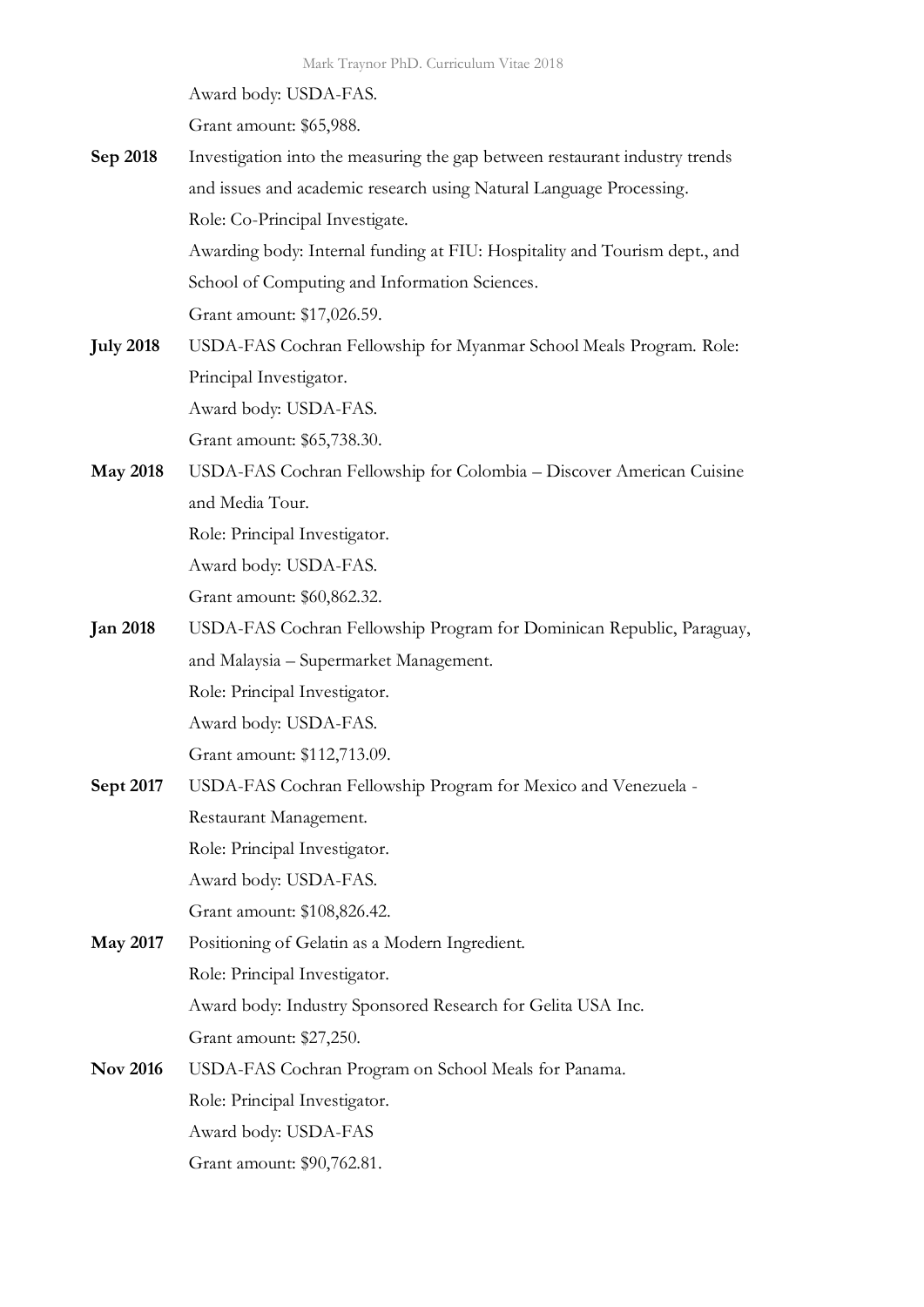| Aug 2016         | Investigating the Impact of Using Nano-Pore Filters in Cabernet Sauvignon     |
|------------------|-------------------------------------------------------------------------------|
|                  | Wines on the Perceived Taste Preference and Hedonic Response.                 |
|                  | Role: Principal Investigator.                                                 |
|                  | Award body: Industry Sponsored Research for Purewine Inc.                     |
|                  | Grant amount \$5,000.                                                         |
| <b>July 2016</b> | USDA-FAS Cochran Program for Dominican Republic and Mexico -                  |
|                  | Postharvest Losses and Food Management System.                                |
|                  | Role: Co-Principal Investigator.                                              |
|                  | Award body: USDA-FAS                                                          |
|                  | Grant amount: \$86,818.69.                                                    |
| <b>July 2016</b> | Dragon Fruit Research.                                                        |
|                  | Role: Co-Principal Investigator.                                              |
|                  | Award body: Industry Sponsored Research for J&C Tropicals Inc.                |
|                  | Grant amount: \$14,300.                                                       |
| April 2016       | A Pilot Investigation of the Financial and Nutritional Impacts of School Food |
|                  | Service Privatization: A Comparative Case Study of Two Florida County         |
|                  | School Districts.                                                             |
|                  | Role: Co-Principal Investigator.                                              |
|                  | Award body: FIU Faculty Research Support Program, Pilot Program to            |
|                  | Promote Cross-College Collaboration.                                          |
|                  | Grant amount: \$2,000.                                                        |
| April 2016       | USDA-FAS Cochran Fellowship Program for Colombia - Gastronomy                 |
|                  | Education and Promoting U.S. Cuisine.                                         |
|                  | Role: Co-Principal Investigator.                                              |
|                  | Award body: USDA-FAS.                                                         |

Grant amount \$176,584.46.

# **Research Projects in Progress**

### **Development of measure scale for food involvement.**

Fellow Researchers:

- Dr. Andrew Moreo, School of Hospitality and Tourism Management. FIU.
- Dr. Srikanth Beldona, Dept. of Hospitality Business Management, U. of Delaware.

# **Investigation into the measuring the gap between restaurant industry trends and issues and academic research using Natural Language Processing.**

Fellow Researcher: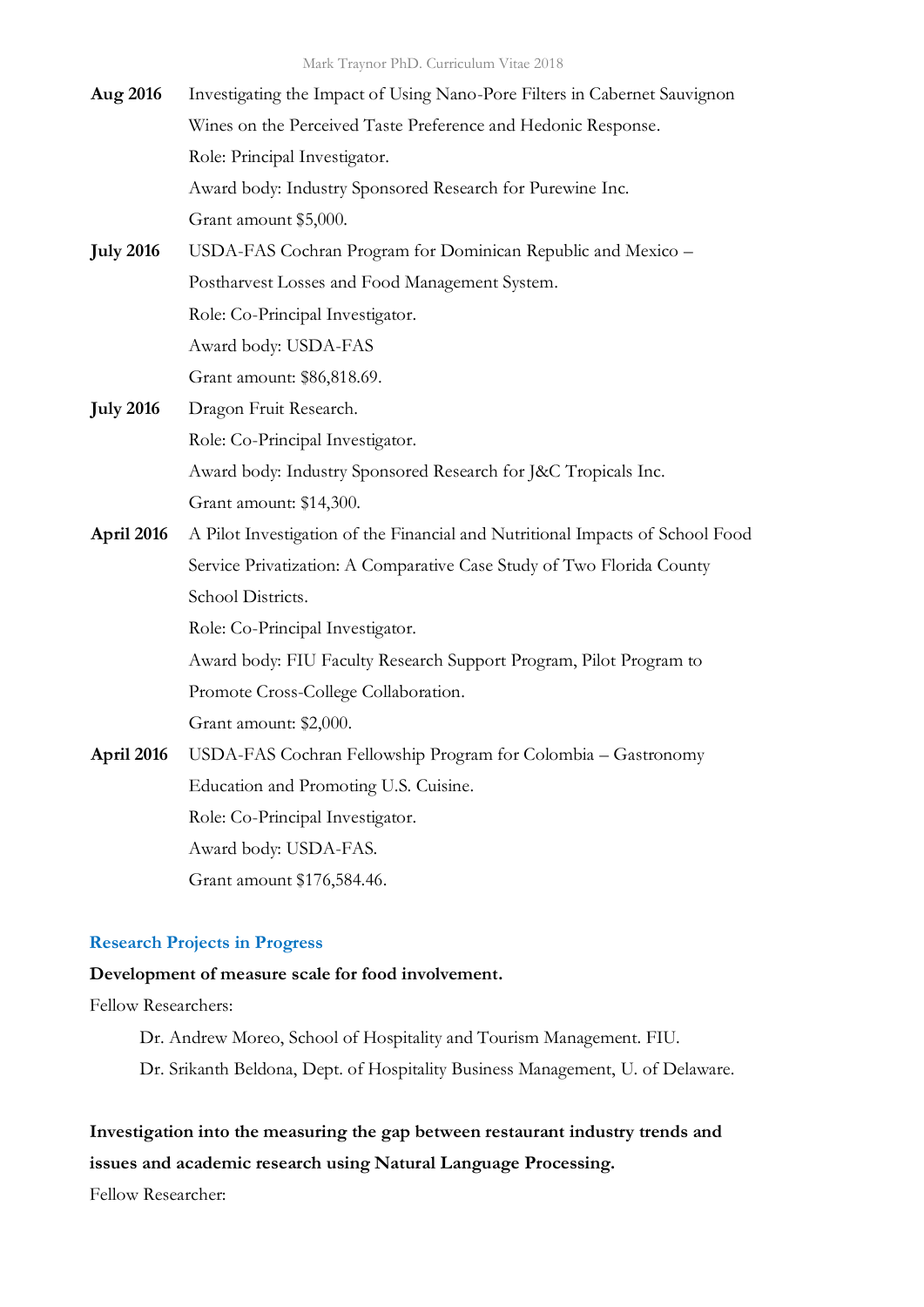Dr. Andrew Moreo, School of Hospitality and Tourism Management. FIU.

Dr. Miguel Alonso, School of Computing and Information Sciences, FIU.

Dr. Mark Finlayson, School of Computing and Information Sciences, FIU.

Dr. Srikanth Beldona, Dept. of Hospitality Business Management, U. of Delaware.

*Memorandum of Understanding for data and resource sharing in place with Hospitality Business Management, University of Delaware.*

# **Computational Gastronomy: The development of flavor and cuisine network United States using data mining techniques.**

Fellow Researchers:

Dr. Miguel Alonso, School of Computing and Information Sciences, FIU.

Jia Zhu (graduate student), School of Computing and Information Sciences, FIU.

# **The effect of high-pressure processing (HPP) and sous vide cooking on sensorial and textural properties of fresh white shrimp (Litopenaeus setiferus).**

Fellow Researchers:

Dr. Imran Ahmed, School of Hospitality and Tourism Management. FIU.

Dr. Benjamin Boesl, Department of Mechanical and Materials Engineering.

## **Project Based Learning: A case study with a Restaurant Development class.**

Fellow Researchers:

Dr. Andrew Moreo, School of Hospitality and Tourism Management. FIU. Anna Etienne, Program Director StartUp FIU Food, FIU.

#### **PROFESSIONAL SERVICES**

## **Service Activities - Florida International University**

University Level

| Spring 2019 - present | Faculty Senate, Interdisciplinary committee, University Senate |
|-----------------------|----------------------------------------------------------------|
| Spring 2016 - present | Committee member, Food Science Initiative Committee.           |
|                       | Judge, South Beach Wine and Food Festival Red Robin's Golden   |
|                       | Robin Contest (Fall 2016 – present).                           |
| Spring 2016 - present | Technical Expert, StartUp FIU Food incubator.                  |
| Spring 2016 - present | Volunteer, South Beach Wine and Food Festival.                 |
| <b>Fall 2016</b>      | Event Coordinator, Fostering Panther Pride culinary            |
|                       | competition.                                                   |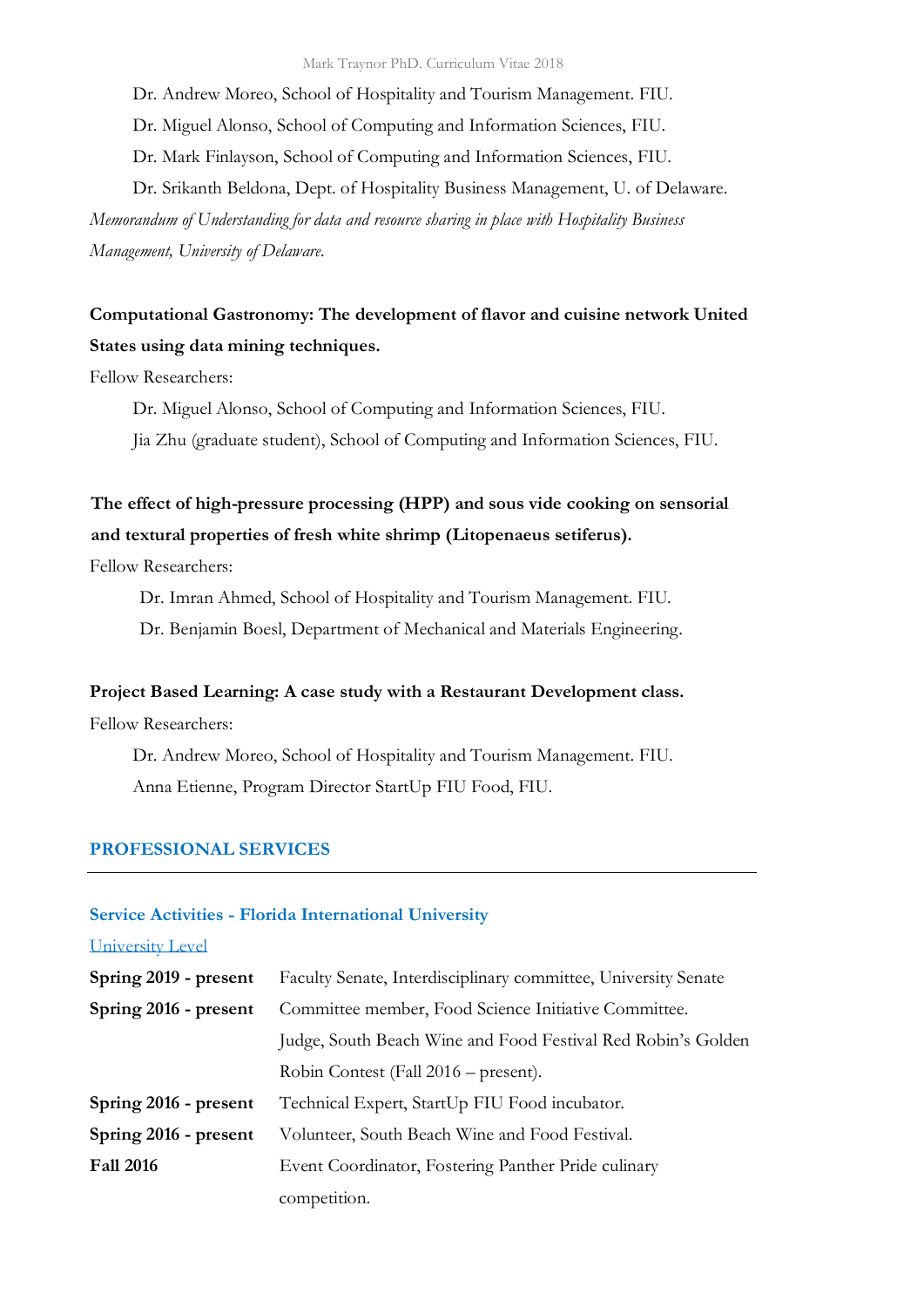Mark Traynor PhD. Curriculum Vitae 2018

Fall 2016 Faculty Senate, University Senate

# Departmental Level

| <b>Fall 2018</b>        | Banner Marshall, School of Hospitality and Tourism      |
|-------------------------|---------------------------------------------------------|
|                         | Management Commencement                                 |
| Fall 2018 - present     | Committee member, Hospitality Management Scholarship    |
|                         | Committee.                                              |
| Fall 2018 - present     | Committee member, Hospitality Management Graduate       |
|                         | Curriculum Committee.                                   |
| Spring 2018 - present   | Committee member, Hospitality Management Undergraduate  |
|                         | Committee.                                              |
| <b>Fall 2017</b>        | Committee member, Faculty Search and Screen Committee – |
|                         | Microbiology Post-Doctoral Position.                    |
| Spring $2017$ – present | Committee member, Restaurant Management Curriculum      |
|                         | Committee                                               |

# External Service Activities

| Spring 2019           | External program reviewer, Culinary Arts and Food Science         |
|-----------------------|-------------------------------------------------------------------|
|                       | Center for Food and Hospitality Management, Drexel University.    |
| Fall 2018 - present   | Editorial board member, Journal of Culinary Science &             |
|                       | Technology                                                        |
| Fall 2018 - present   | Reviewer, Journal of Culinary Science & Technology.               |
| Summer 2018           | Judge, Burger and Brew Festival, City of Miramar, Florida.        |
| Summer 2018           | Reviewer, International Hospitality Review.                       |
| Spring 2019           | Reviewer, 2018 ICHRIE poster submission                           |
| Fall 2016 - Fall 2017 | Student Mentor, Marine Academy of Science and Technology $\omega$ |
|                       | FIU Biscayne Bay Campus.                                          |

# **Service Activities - Southwest Minnesota State University**

University Level

| Fall 2013 - Fall 2015 | Representative, University Recruitment Fairs.            |
|-----------------------|----------------------------------------------------------|
| Fall 2013 - Fall 2015 | Coordinator, Student food production at University Gala. |
| Fall 2013 - Fall 2015 | Committee member, Liberal Education Committee.           |
| Fall 2013 - Fall 2015 | Committee member, Annual Gala Planning Committee.        |
| Fall 2014 - Fall 2015 | Academic Club Advisor, Culinology Club.                  |
| Fall 2014 - Fall 2015 | Academic Club Advisor, Hospitality Club.                 |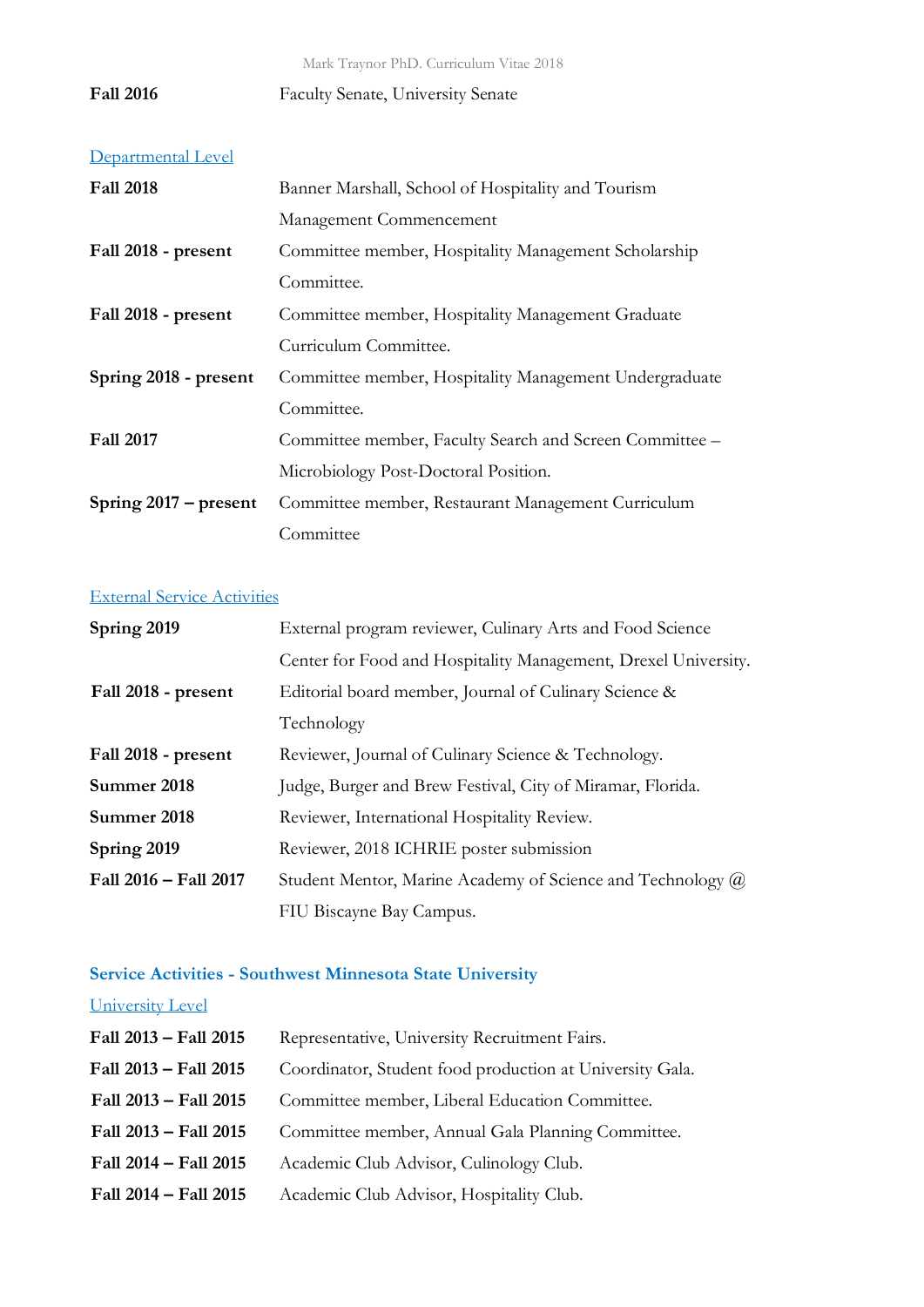## Departmental Level

|                       | Spring 2015 - Fall 2015 Department Chair, Culinology and Hospitality Management         |
|-----------------------|-----------------------------------------------------------------------------------------|
|                       | Department.                                                                             |
|                       | Spring 2015 - Fall 2015 Interim Program Director, Culinology and Hospitality Management |
|                       | Department.                                                                             |
| <b>Fall 2015</b>      | Committee member, Serve on two search and screen committees for                         |
|                       | job postings within department of Culinology and Hospitality                            |
|                       | Management.                                                                             |
| Fall 2013 - Fall 2015 | Academic Advisor, Culinology and Hospitality Management                                 |
|                       | Department.                                                                             |
| Fall 2013 - Fall 2015 | Mentor and Advisor, Student Culinology Competitions at Annual                           |
|                       | Research Chefs Association conferences.                                                 |

## External Service Activities

| <b>Fall 2015</b>      | Guest speaker, Rotary Club, Marshall, Minnesota.               |
|-----------------------|----------------------------------------------------------------|
| Spring $2013 - 2015$  | Coordinator, Sensory evaluation practicum for Minnesota Future |
|                       | Farmers of America Competition.                                |
| Fall 2013 – Fall 2015 | Judge, Schwan Culinary Skills Challenge.                       |

# **PROFESSIONAL ASSOCIATION MEMBERSHIP**

|               | 2009 – present Professional member of the Research Chefs Association.                    |  |  |
|---------------|------------------------------------------------------------------------------------------|--|--|
|               | 2013 - present Committee member of the Research Chefs Association (RCA) Higher           |  |  |
|               | <b>Education Committee.</b>                                                              |  |  |
|               | <b>2014 – present</b> Professional member of the National Restaurants Association (NRA). |  |  |
|               | 2014 – present Professional member of the International Council on Hotel, Restaurant,    |  |  |
|               | Institutional Education (ICHRIE).                                                        |  |  |
|               | <b>2013 – present</b> Professional member of the Institute of Food Technologists (IFT).  |  |  |
| $2009 - 2013$ | Professional member of the Institute of Food Science and Technology (IFST).              |  |  |

# **AWARDS AND ACHIEVEMENTS**

| 2019 | Best faculty-led presentation at SECSA Conference.                                 |  |  |
|------|------------------------------------------------------------------------------------|--|--|
|      | Moreo, A., <b>Traynor, M. P.</b> , & Beldona., S. (2019). The relationship between |  |  |
|      | food involvement and behavioral characteristics in food enthusiasts; a work-in-    |  |  |
|      | progress study using semi-structured interviews with food enthusiasts.             |  |  |